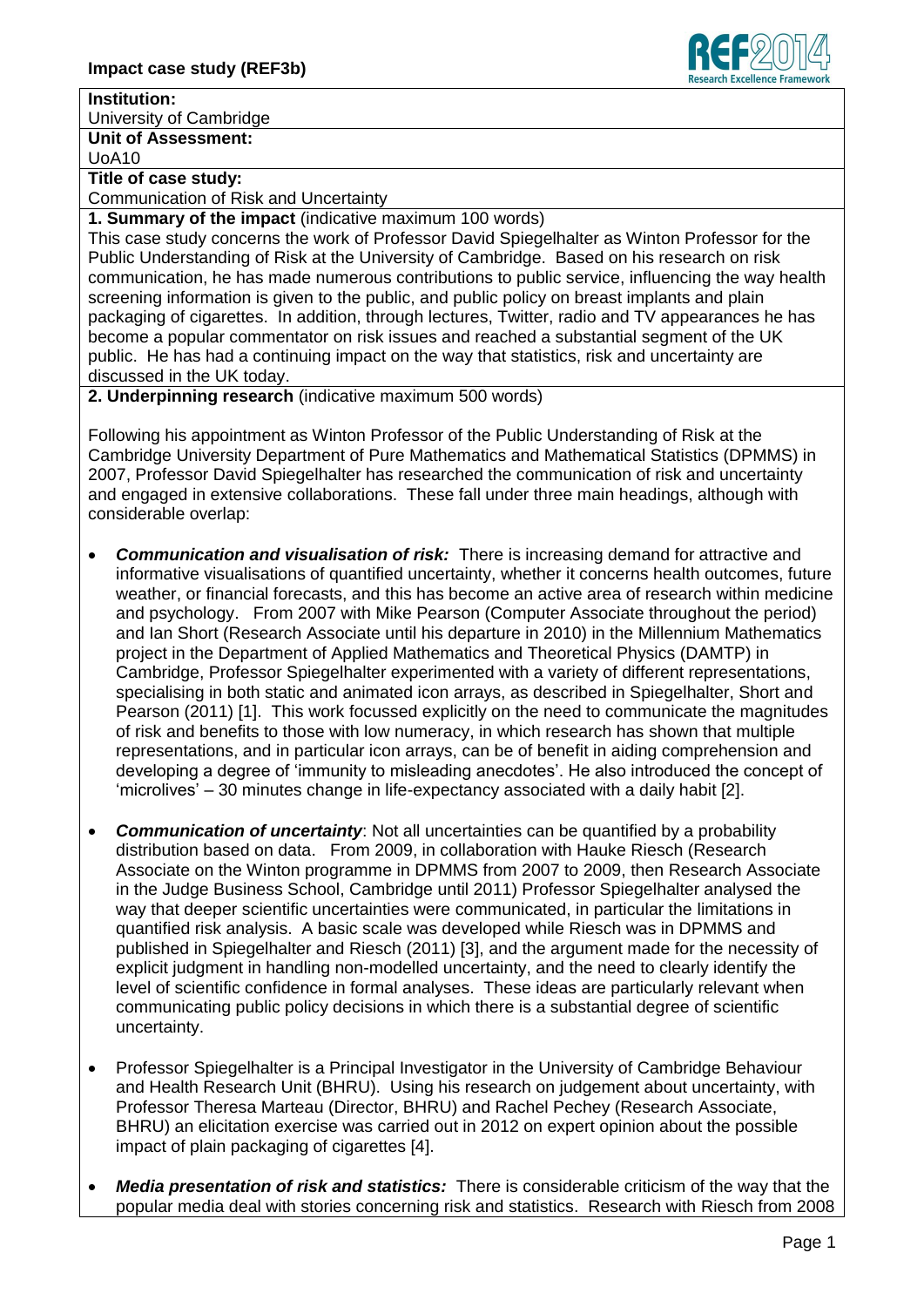

[5] analysed the process by which a scientific study is translated into media stories, and showed the vital importance of the press release in the final presentation by journalists. Based on this work, Professor Spiegelhalter has been active in promoting good practice in media reporting to both journalists and press officers.

**3. References to the research** (indicative maximum of six references) \*[1] DJ Spiegelhalter, I Short, M Pearson. Visualizing uncertainty about the future. *Science*, **333**: 1393-1400, 2011 [DOI: 10.1126/science.1191181](http://dx.doi.org/10.1126/science.1191181)

\*[2] DJ Spiegelhalter, Using speed of ageing and "microlives" to communicate the effects of lifetime habits and environment. *British Medical Journal*, **345**:e8223. 2012. [DOI: 10.1136/bmj.e8223](http://dx.doi.org/10.1136/bmj.e8223)

\*[3] DJ Spiegelhalter, H Riesch. Don't know, can't know: embracing deeper uncertainties when analysing risks. *Phil Trans Roy Soc A*, **369** 4730-4750, 2011. DOI: 10.1098/rsta.2011.0163

[4] R Pechey, D Spiegelhalter and TM Marteau. (2013) Impact of plain packaging of tobacco products on smoking in adults and children: an elicitation of international experts' estimates *BMC Public Health*, **13**:18. DOI: 10.1186/1471-2458-13-18

[5] H Riesch DJ Spiegelhalter. 'Careless pork costs lives': risk stories from science to press release to media. *Health, Risk & Society* , **13**: 47-64, 2011 [DOI: 10.1080/13698575.2010.540645](http://dx.doi.org/10.1080/13698575.2010.540645)

(\* papers best indicating the quality of the underpinning research) **4. Details of the impact** (indicative maximum 750 words)

*Communication and visualisation of risk***:** Professor Spiegelhalter has worked with numerous collaborators in establishing good practice in risk communication, in particular the promotion of visualisations such as icon arrays. These include:

Spiegelhalter and Pearson's animation research [1] was used to help *Breakthrough Breast Cancer*, the largest UK breast cancer charity, Senior Information Officer [6], said "*Thank you so much for the advice of yourself and Mike Pearson for the development of Breakthrough Breast Cancer's online guide to breast screening. The icon array animations were a new venture for us and your advice and guidance was extremely helpful and has improved the end product. They are a pivotal part of the tool and feedback so far from laypersons and colleagues indicates that the animations help people to understand the complex issue of the risk of over diagnosis with breast screening very well".*

In 2012 Professor Spiegelhalter was asked to lead the statistical analysis for the Expert Advisory Group on Breast Implants that was charged with setting government policy following the Poly Implant Prothese (PIP) breast implants scandal [7]. This complex analysis required careful communication of the deeper uncertainties due to limited evidence, and led to the government decision not to undertake removal of the implants unless clinically justified.

The elicitation exercise on the effect of plain packaging of cigarettes is a 'highly accessed' paper on Biomed Central (over 3000 in the first 3 months) [8]. The Department of Health is using this study [9] as a major part of the impact assessment for deciding a policy on plain packaging. The importance of this research is reflected in the tobacco industry sponsoring full-page advertisements in national newspapers criticising the study.

Professor Spiegelhalter has explained the techniques for communication and visualization set out in his research in numerous schools and public talks to around 40,000 people since 2008 including around 16,000 school students. A teacher in a comprehensive school [10]reported *"As a result of David Spiegelhalter's visit, several of my year 13 students have openly said they are very much more interested in pursuing a career in Statistics as they could see how useful and interesting it could be."*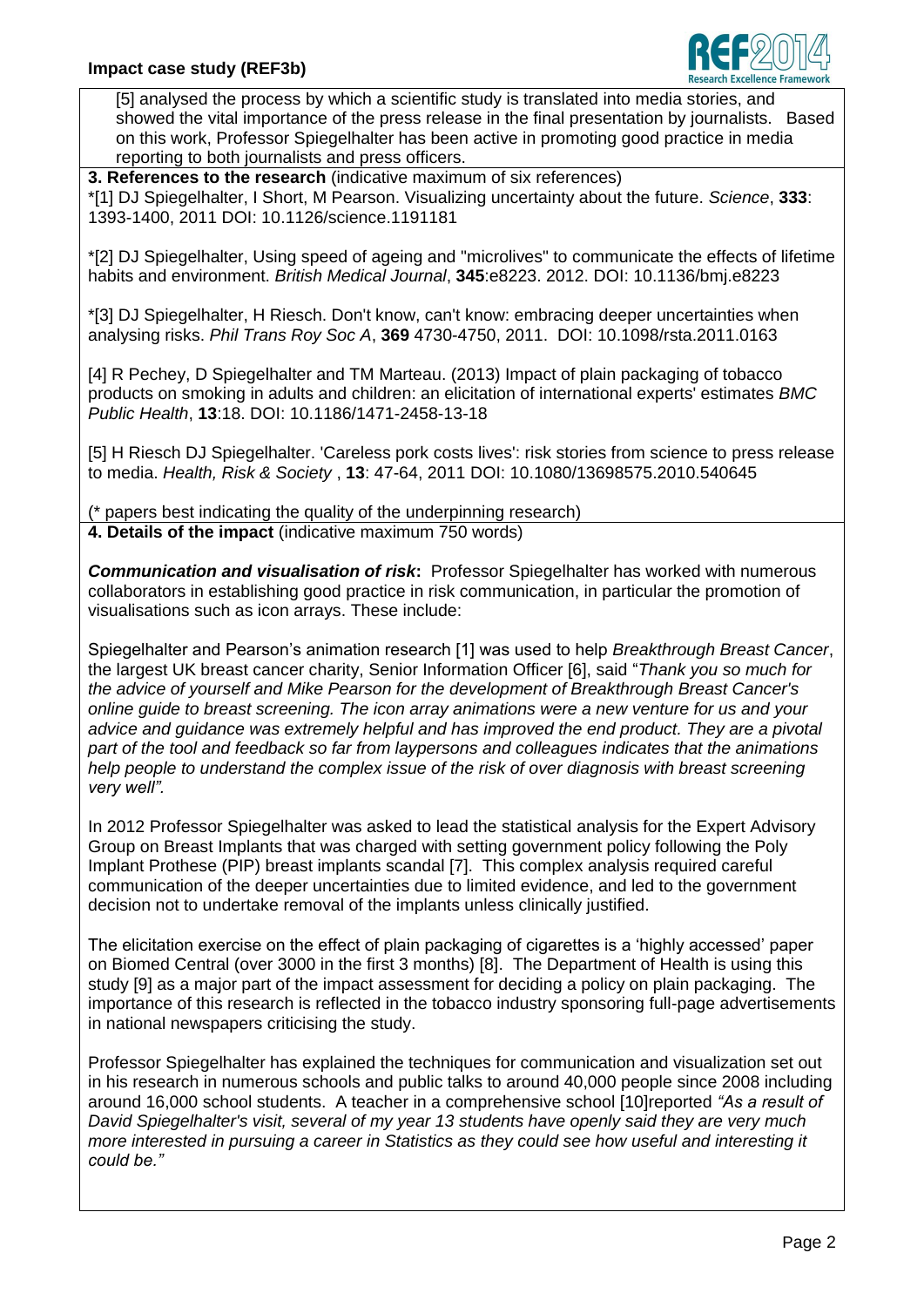

*Media presentation of risk and statistics***:** Based on his research on the presentation of risk stories in the news, good practice in media reporting has been promoted by Professor Spiegelhalter through, for example,

Working closely with the Science Media Centre from 2008, resulting in numerous quotes provided in leading news outlets concerning risk stories. This led to Professor Spiegelhalter being awarded the 2011 Science Communication Award for Established Researchers from the Society of Biology. In addition, he was a member of the group that produced guidance for science reporting that had been requested by the Leveson Inquiry [11]. The Chief Executive of the Science Media Centre [14], said: *"From mobile phones and cancer to vaccination and heart disease, he has answered countless calls from journalists to help them understand complex pieces of scientific research. Without his involvement, these public health stories would be prone to inaccuracy. David's patience and willingness to engage, as well as a flair for pithy soundbites and clever analogies, means the public are well informed about health and science through the popular media."*

Engagement with newspapers leading to the adoption of improved practices, for example meetings with sub-editors at The Times and groups of reporters from the Guardian, Daily Mail, Daily Telegraph and ITN, and lecturing to trainee journalists and press officers. The Chief Science Reporter, The Times [14], said: *"David makes the subjects of risk and statistics not only easy to understand, but also entertaining and intriguing. He's helped us at The Times on all kinds of stories. He's also come in to give our sub-editors a talk on the importance of being rigorous in reporting statistics, which certainly had an impact on the way they went about their jobs."*.

Numerous public talks on media portrayal of statistics: including to over 500 at the Cambridge Science Festival "*100% of people who filled in an evaluation card said 'How to spot a shabby statistic' was good or very good (85% very good!)"*[13].

Professor Spiegelhalter comments on risk and statistics in the media on Twitter as @undunc (>6000 followers, top 0.01% of Twitter users) and in 2012 was among 'top 6 scientists on Twitter' in Observer magazine.

Professor Spiegelhalter's YouTube video on risk communication has had over 85,000 views.

In 2012 Professor Spiegelhalter fronted a one-hour BBC4 documentary 'Tails You Win, the Science of Chance' that featured visualisations based on the research of Spiegelhalter and Mike Pearson into icon arrays for 'possible futures', and included contributions from the Bank of England on handling deeper uncertainties. The YouTube clip has received over 17,000 [15] views. Viewing figures for the first showing were around 750,000 [12], extremely high for a BBC4 science programme. "*Understandably, much of human endeavour has amounted to an effort to quantify, regulate and eventually overcome chance. Spiegelhalter is an immensely engaging guide to this struggle, meeting seismologists, gamblers, statisticians and others who study the throw of the dice, metaphorical or literal"* [16]

Professor Spiegelhalter was the subject of an episode in the Radio 4 series '*A Life Scientific'* in June 2013, discussing his work on Microlives and reaching an audience of over 2 million.

**5. Sources to corroborate the impact** (indicative maximum of 10 references)

- [6] Screening *Breakthrough Breast Cancer,* Senior Information Officer
- [7] Breast Implants [https://www.gov.uk/government/publications/poly-implant-prothese-pip-breast-implants-final](https://www.gov.uk/government/publications/poly-implant-prothese-pip-breast-implants-final-report-of-the-expert-group)[report-of-the-expert-group](https://www.gov.uk/government/publications/poly-implant-prothese-pip-breast-implants-final-report-of-the-expert-group)
- [8] Email from Biomed Central confirming number of downloads